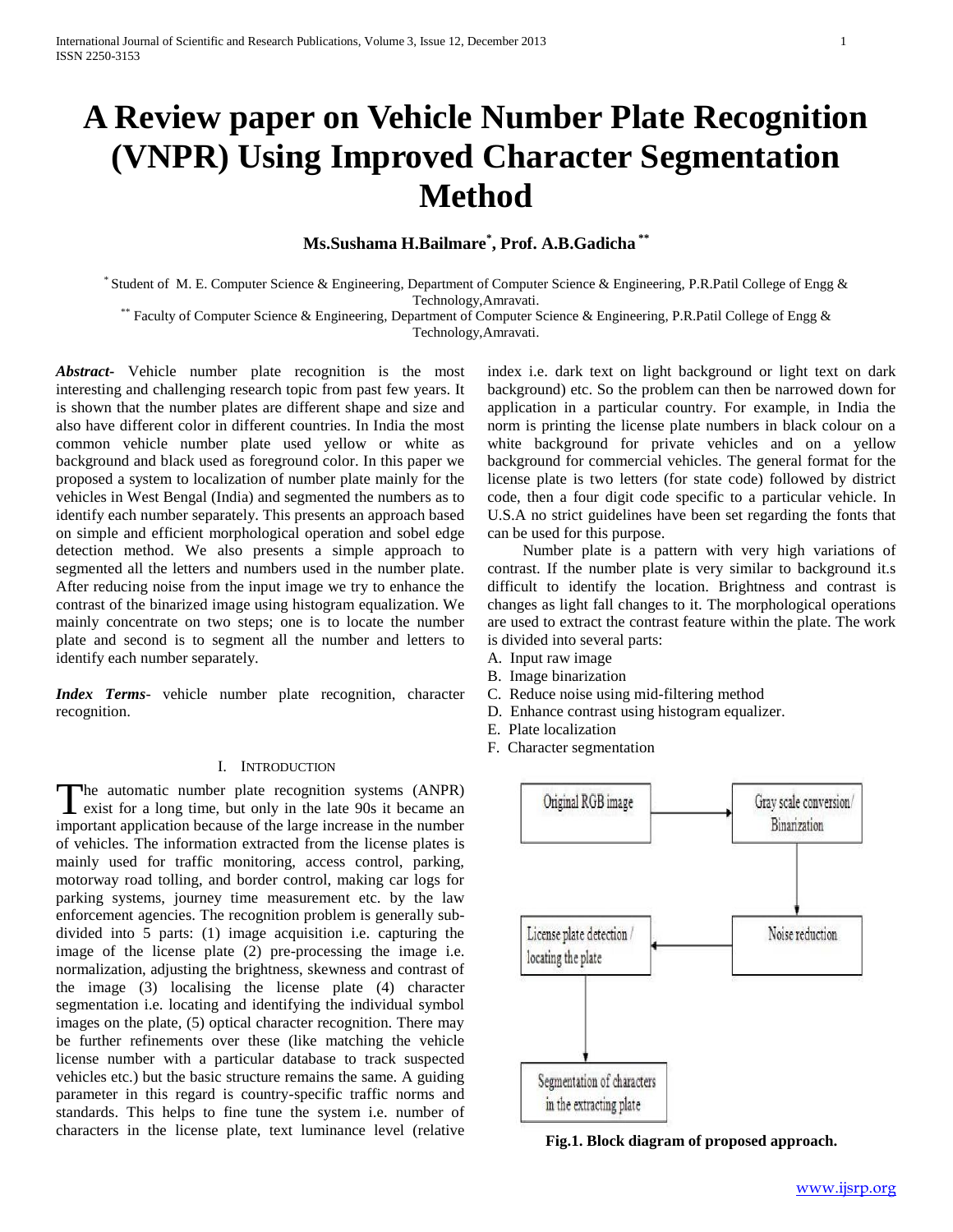A. Input raw image :-

B. Gray scale conversion :-

 From the input RGB image it has to be convert to gray scale and the 8-bit gray value is calculated.

C. Noise reduction :-

 We used median filtering technique to reduce the paper and salt noise. We have used 3x 3 masks to get eight neighbors of a pixel and their corresponding gray value.

D. Contrast enhancement using histogram equalization:-

 Using histogram equalization technique the contrast of each image is being enhanced.

E. Plate localization:-

 The basic step in recognition of vehicle number plate is to detect the plate size. In general number plates are rectangular in shape. Hence we have to detect the edges of the rectangular plate. Mathematical morphology will be used to detect that region. Using Sobel edge detector we used to high light regions with a high edge magnitude and high edge variance are identified. Depending upon the threshold value edge will be detected from the input image.

F. Character Segmentation

 Matlab toolbox function provides a function called regionprops(). It measures a set of properties for each labeled region in the label matrix. We use boundingbox to measure the properties of the image region. After labeling the connecting components, the region will be extracting from the input image

#### II. RELATED WORK

 S.Roy, A. Choudhury, J. Mukherjee. [1]The proposed a system to localization of number plate mainly for the vehicles in West Bengal (India) and segmented the numbers as to identify each number separately. This paper presents an approach based on simple and efficient morphological operation and sobel edge detection method. He also presents a simple approach to segmented all the letters and numbers used in the number plate. After reducing noise from the input image we try to enhance the contrast of the binarized image using histogram equalization. We mainly concentrate on two steps; one is to locate the number plate and second is to segment all the number and letters to identify each number separately.

 S. Du, M. Shehata, W. Badawy [2] Describe a comprehensive survey on existing (Automatic License Plate Recognition)ALPR Techniques by categorizing them according to the features used in each stage. Comparisons of them in the terms of Pros, Cons, Recognition results, & Processing speeds were addressed. A future forecast for ALPR was also given at the end. The future research of ALPR should concentrate on multistyle plate recognition, video-based ALPR using temporal information, multiplates processing, high definition plate image processing, ambiguous-character recognition.

 P.anishiya, prof. S. Mary joans [3] focused a number plate localization and recognition system for vehicles in Tamilnadu(India) is proposed. This system is developed based on digital images and can be easily applied to commercial car park systems for the use of documenting access of parking services, secure usage of parking houses and also to prevent car theft issues. The proposed algorithm is based on a combination of morphological operation with area criteria tests for number plate localization. Segmentation of the plate characters was achieved by the application of edge detectors, labeling and fill hole approach. The character recognition was accomplished with the aid of optical characters by the process of Template matching.

S. H. Kasaei .,S. M. Kasaei [4] Presented a novel method of identifying and recognizing of Iranian car license plates. Firstly we extracted the plate location, and then we separated the plate characters by segmentation and applied a correlation based template matching scheme for recognition of plate characters. This system is customized for the identification of Iranian license plates. The system is tested over a large number (more than 150) of images, where this algorithm performs well on different types of vehicles including Iranian car and motorcycle plates as well as diverse circumstances. Finally it is proved to be %97.3 correct in the extraction of plate region and %94 correct in the segmentation of the characters and %92 in the recognition of the characters. He believe that this system can be redesigned and tested for multinational car license plates in the future time regarding their own attributes.

 D. Jiang,T. M. Mekonnen,T. E. Merkebu,A Gebrehiwot.[5] Discussed paper presents about car plate recognition system.it describes, design algorism and future of implementation. The system has color image inputs of a car and the output has the registration number of that car. The system has three main steps to get the desired information. Those are plate localization, character segmentation and character recognition. First, the number of plate is extracted from the original image, then the characters from it are isolated, and finally each character is recognized. The algorithms were developed using a set of training images. The final program is capable of extracting the desired information in a high percentage of the test images.

Z. Xu., H. Zhu.[6] Presented an efficient and robust method of locating license plate is presented. The method makes use of the rich corner information in the plate area and the edge information of license plates. It can deal with more difficult location problems, especially with a license plate existing in a complicated background.

#### III. CONCLUSION

 From review of various paper we conclude that there are different techniques are available for recognition of car number plate. Sobel edge dection method,Automatic license plate recognition, Novel method used for detects edge & fill holes less than 8 pixels only, categoring features in each stage ,identifying & recognizing car license plate.

 Therefore at this stage use of improved character segmentation method to reduce effort required for recognizing vehicle license number plate. Try to Calculate improve result as compare to conventional method in turn of time require for convergence.

#### **REFERENCES**

[1] Sourav Roy, Amitava Choudhury, Joydeep Mukherjee.," An Approach towards Detection of Indian Number Plate from Vehicle"International journal of Innovative Technology & Exploring Engineering(IJITEE)Volume-2, Issue-4, March 2013 .